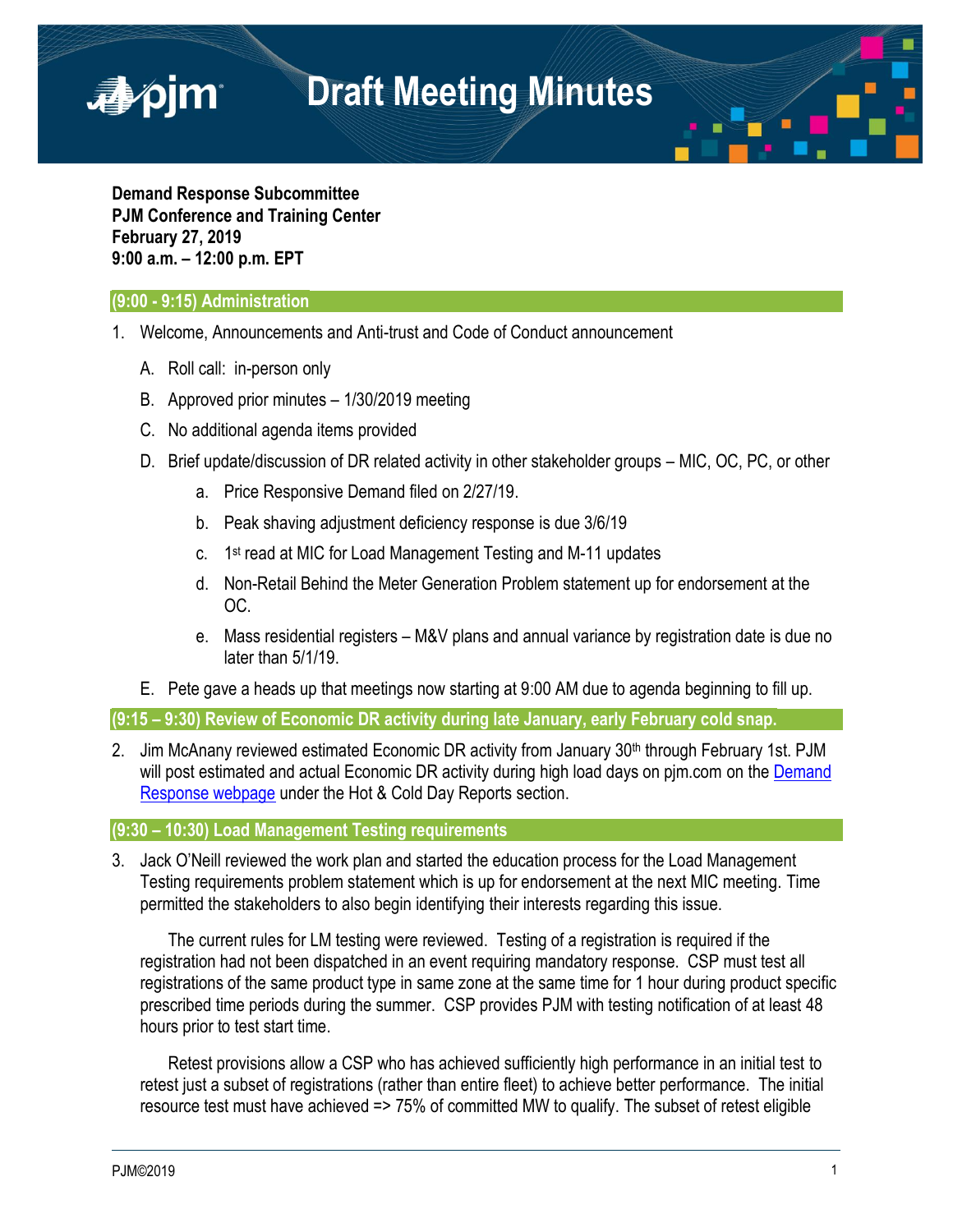registrations is limited to those that did not achieve their Summer ICAP value in the initial test. Retests are not required. They are at discretion of CSP.

In response to a member request at the prior DRS meeting, an overview of generator testing requirements was also provided by PJM. Generator testing requirements are located in M-18, sect 8.5 and M-21.

Generators have both summer and winter period requirements. Summer test results can be ambient adjusted to produce winter values. Duration of test is 1-2 hours depending on the generator type. Test performance impacts a generator's EFORd.

As part of the discussion, generator Winter Readiness testing education was requested. Information on the readiness testing can be found in M-14D, Section 7.5.1. It was explained that this is not a capacity related test. Rather, it is to help ensure generators that have not operated recently will be ready to perform if needed during cold weather operations.

### **(10:30 – 10:45) Review Load Management performance report**

4. Masha Nyemko reviewed the recently posted Load management performance report. This report is published by PJM twice a year and summarizes Load Management resource performance during events and tests. Load Management performance reports are located on the [Demand Response](https://www.pjm.com/markets-and-operations/demand-response.aspx) [webpage](https://www.pjm.com/markets-and-operations/demand-response.aspx) under the Load Management Performance reports section.

### **(10:45 – 11:00) Break**

■pjm

Brian Kauffman provided an update on the EnerNOC Winter DR Problem Statement. He may bring the problem statement to a future MIC.

**(11:00 – 11:30) Review updated DR rules for On-Site Generators (DER) that reduce load** 

5. Pete Langbein provided updated examples and FAQs based on feedback on this agenda item at January DRS meeting. The rules were recently updated through the DERS to clarify DR participation when the location went through the interconnection process for expected injections to the distribution and/or transmission system. PJM also published additional detail regarding Economic DR energy settlement eligibility for locations that use On-site generation for their own purpose but would also like to participate in Economic DR for an incremental amount of generation.

CSPs should be collecting the injection information now. The new DR Hub field will be updated on 6/1/19. The current LM registration process will not be delayed.

\*\*\*A correction for slide 12 of the presentation is needed. Bullet 2, sub-bullet 2 – Need to change "<" to ">". Pete will fix and republish the slides

# **(11:30 – 11:45) Review 2018 Distributed Energy Resources (DER) that Participate in PJM Markets as Demand Response report**

6. Masha Nyemko reviewed the updated report that focuses on DER/On-Site Generators that participate as DR and highlighted any significant differences from the 2017 report. The report is located on pjm.com on the [Demand Response webpage](https://www.pjm.com/markets-and-operations/demand-response.aspx) under the Other Reports section.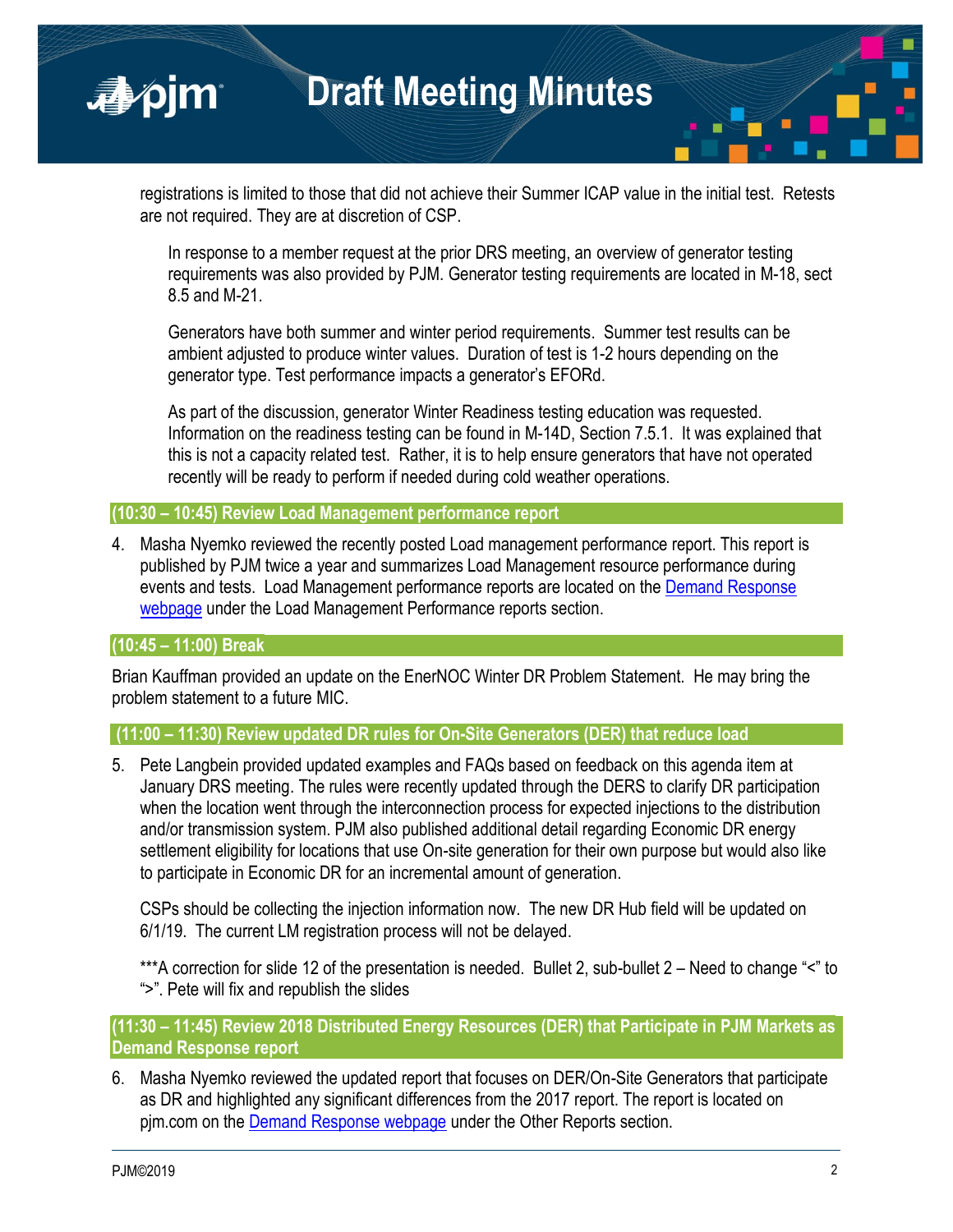



7. Glenn Long provided an update on the upcoming DR Hub release which includes additional information on the new test/re-test web service structure. Please ask your technical team to join for this agenda item if there are questions on the upcoming changes.

DR Hub Train release occurred on 2/28/19. DR Hub Production release occurred on 3/14/19. All pertinent information was posted on DR Hub help page.

#### **Future Agenda Items**

apjm

Participants will have the opportunity to request the addition of any new item(s) to the agenda of a future meeting.

### **Future Meeting Dates**

| Thursday  | 3/28/2019 | $9:00$ am $-4:00$ pm | PJM Conference & Training Center/ Webex |
|-----------|-----------|----------------------|-----------------------------------------|
| Wednesday | 4/24/2019 | $9:00$ am $-4:00$ pm | PJM Conference & Training Center/ Webex |
| Tuesday   | 5/28/2019 | $9:00$ am $-4:00$ pm | PJM Conference & Training Center/ Webex |
| Wednesday | 6/19/2019 | $9:00$ am $-4:00$ pm | PJM Conference & Training Center/ Webex |
| Tuesday   | 7/23/2019 | $9:00$ am $-4:00$ pm | PJM Conference & Training Center/ Webex |
| Tuesday   | 8/13/2019 | $9:00$ am $-4:00$ pm | PJM Conference & Training Center/ Webex |
| Thursday  | 9/5/2019  | $9:00$ am $-4:00$ pm | PJM Conference & Training Center/ Webex |
| Wednesday | 10/2/2019 | $9:00$ am $-4:00$ pm | PJM Conference & Training Center/ Webex |
| Wednesday | 11/6/2019 | $9:00$ am $-4:00$ pm | PJM Conference & Training Center/ Webex |
| Monday    | 12/9/2019 | $9:00$ am $-4:00$ pm | PJM Conference & Training Center/ Webex |

Author: Jack Thomas

| Langbein (Chair)   | Peter        | PJM Interconnection,<br><b>LLC</b> | Not Applicable        |
|--------------------|--------------|------------------------------------|-----------------------|
| Thomas (Secretary) | Jack         | PJM Interconnection,<br><b>LLC</b> | Not Applicable        |
| DeVito             | Anthony      | <b>Direct Energy Business</b>      | <b>Other Supplier</b> |
|                    |              | Marketing LLC                      |                       |
| Foladare           | Ken          | Tangibl                            | Not Applicable        |
| Hendrzak           | Chantal      | PJM Interconnection,               | Not Applicable        |
|                    |              | <b>LLC</b>                         |                       |
| Hyzinski           | Tom          | <b>GT Power Group</b>              | Not Applicable        |
| Kauffman           | <b>Brian</b> | EnerNOC, Inc.                      | <b>Other Supplier</b> |
| Kogut              | George       | New York Power                     | <b>Other Supplier</b> |
|                    |              | Authority                          |                       |
| Long               | Glenn        | PJM Interconnection,<br><b>LLC</b> | Not Applicable        |
| Lu                 | Chenchao     | PJM Interconnection,<br><b>LLC</b> | Not Applicable        |
| Marzewski          | Skyler       | <b>Monitoring Analytics,</b>       | Not Applicable        |
|                    |              | <b>LLC</b>                         |                       |
| McAnany            | James        | PJM Interconnection,               | Not Applicable        |
|                    |              | <b>LLC</b>                         |                       |
| Nyemko             | Masha        | PJM Interconnection,<br><b>LLC</b> | Not Applicable        |
| O'Neill            | Jack         | PJM Interconnection,               | Not Applicable        |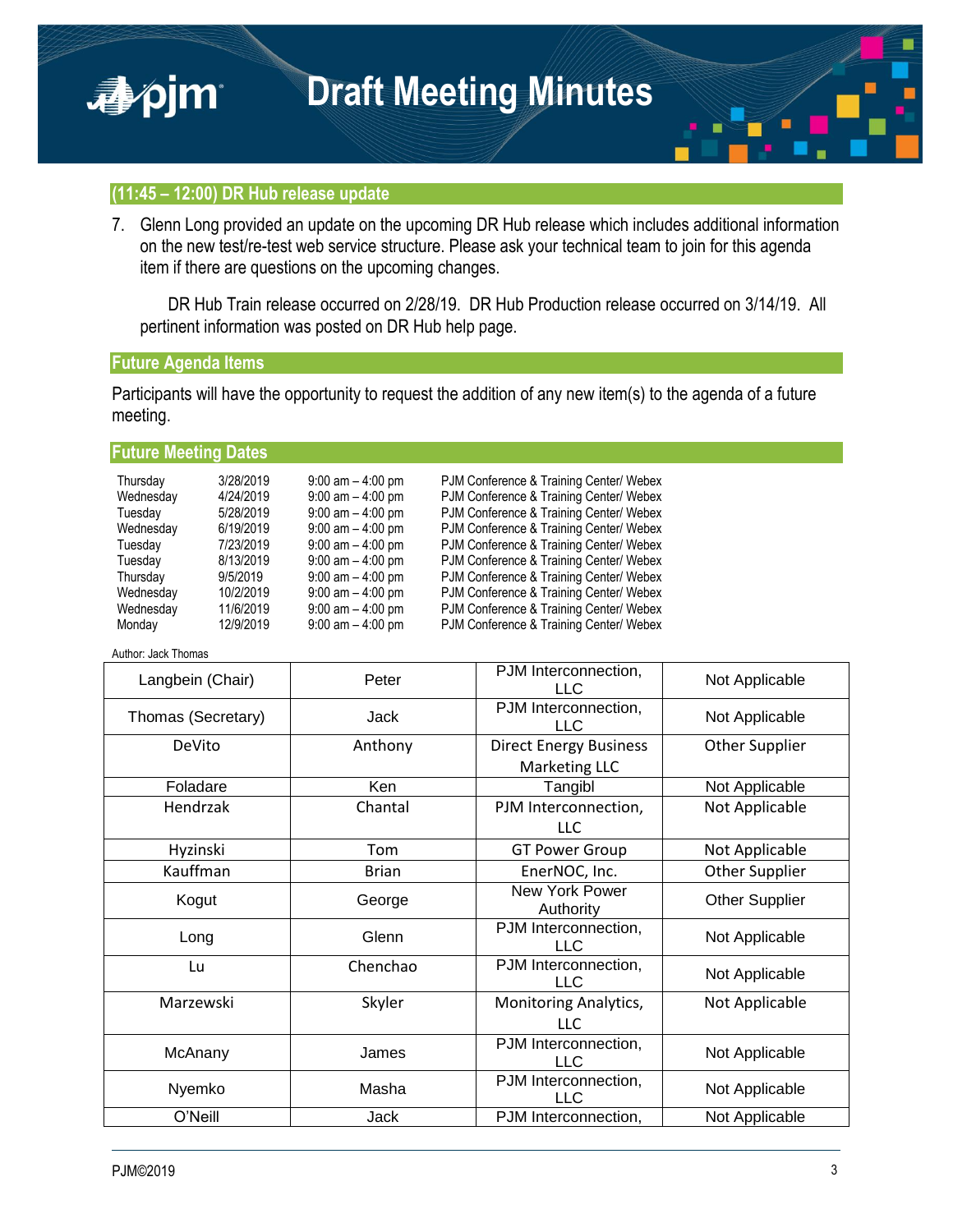



|         |      | ᄂᄂ                                               |                         |
|---------|------|--------------------------------------------------|-------------------------|
| sweeney | Rory | - -<br><b>OWAr</b><br>iroup<br>. .<br>1 – 1<br>. | 'cable'<br>Not<br>Annur |

#### **In Attendance via WebEx / Teleconference**

| Ainspan        | Malcolm       | <b>Energy Curtailment</b>                              | <b>Other Supplier</b>     |
|----------------|---------------|--------------------------------------------------------|---------------------------|
|                |               | Specialists, Inc.                                      |                           |
| Anthony        | Jason         | KORenergy, Ltd.                                        | <b>Other Supplier</b>     |
| <b>Bediz</b>   | Shane         | <b>Bosch</b>                                           | Not Applicable            |
| Bell           | Jerry         | PJM Interconnection,<br><b>LLC</b>                     | Not Applicable            |
| <b>Benchek</b> | Jim           | <b>American Transmission</b><br>Systems, Inc.          | <b>Transmission Owner</b> |
| <b>Bond</b>    | Danielle      | <b>CPower Energy</b><br>Management                     | Not Applicable            |
| Brown          | David         | NJ Board of Public<br><b>Utilities</b>                 | Not Applicable            |
| Campbell       | <b>Bruce</b>  | EnergyConnect, Inc.                                    | <b>Other Supplier</b>     |
| Canter         | David         | Appalachian Power<br>Company                           | <b>Transmission Owner</b> |
| Carmean        | Gregory       | <b>OPSI</b>                                            | Not Applicable            |
| Christopher    | Mahila        | <b>Public Utilities</b><br>Commission of Ohio<br>(The) | Not Applicable            |
| Colbert        | Cathleen      | <b>NRG Power Marketing</b><br>LLC                      | <b>Other Supplier</b>     |
| Cornett        | Stephanie     | <b>East Kentucky Power</b><br>Cooperative, Inc.        | <b>Transmission Owner</b> |
| Cox            | Edward (Phil) | Appalachian Power<br>Company                           | <b>Transmission Owner</b> |
| D'Alessandris  | Lou           | <b>FirstEnergy Solutions</b><br>Corp.                  | <b>Transmission Owner</b> |
| Davis          | James Jim     | <b>Dominion Energy</b><br>Marketing, Inc.              | <b>Generation Owner</b>   |
| Ericson        | Christine     | <b>Illinois Commerce</b><br>Commission                 | Not Applicable            |
| Fiano          | Anna          | KeyTex Energy, LLC                                     | <b>Other Supplier</b>     |
| Filomena       | Guy           | <b>Customized Energy</b><br>Solutions, Ltd.            | Not Applicable            |
| Greiner        | Gary          | <b>PSEG Energy Resources</b><br>and Trade LLC          | <b>Other Supplier</b>     |
| Hacker         | William       | <b>GPU Energy</b>                                      | Not Applicable            |
| Hanser         | Erik          | Michigan Public Service<br>Commission                  | Not Applicable            |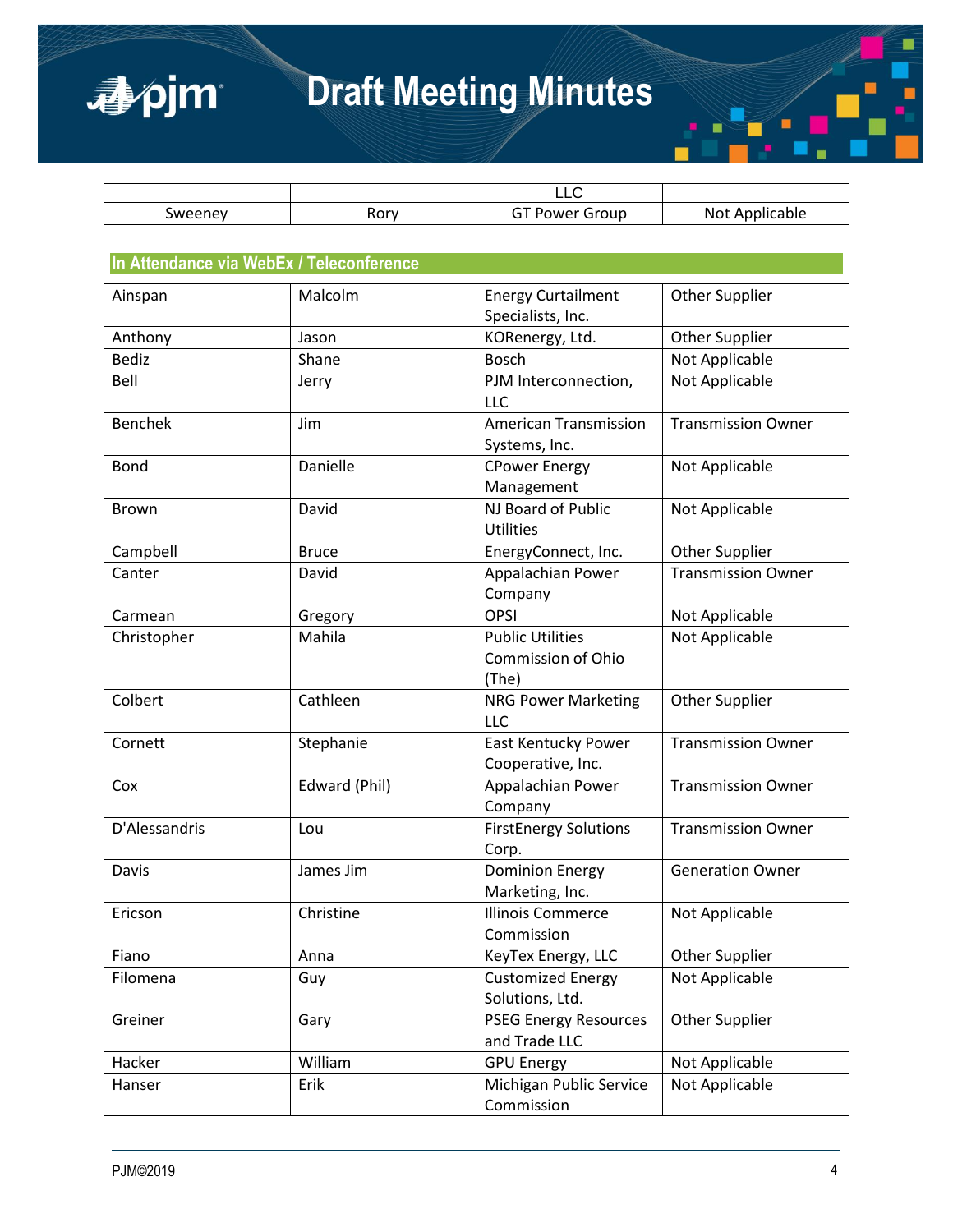

| Hastings  | David            | Market Interconnection<br>LLC                                    | Not Applicable              |
|-----------|------------------|------------------------------------------------------------------|-----------------------------|
| Hoatson   | Tom              | Riverside Generating,<br><b>LLC</b>                              | <b>Other Supplier</b>       |
| Horning   | Lynn             | <b>Customized Energy</b><br>Solutions, Ltd.                      | Not Applicable              |
| Johnson   | Carl             | <b>Customized Energy</b><br>Solutions, Ltd.*                     | Not Applicable              |
| Langbein  | Pete             | PJM Interconnection,<br><b>LLC</b>                               | Not Applicable              |
| Mabry     | David            | McNees Wallace &<br><b>Nurick LLC</b>                            | Not Applicable              |
| Mariam    | Yohannes         | Office of the Peoples<br>Counsel for the District<br>of Columbia | <b>End User Customer</b>    |
| Marzewski | Skyler           | Monitoring Analytics,<br>LLC                                     | Not Applicable              |
| Miller    | John             | Commonwealth Edison<br>Company                                   | <b>Transmission Owner</b>   |
| Norton    | Chris            | American Municipal<br>Power, Inc.                                | <b>Electric Distributor</b> |
| Ondayko   | <b>Brock</b>     | Appalachain Power<br>Company                                     | <b>Transmission Owner</b>   |
| Peoples   | John             | Duquesne Light<br>Company                                        | <b>Transmission Owner</b>   |
| Philips   | Marjorie (Marji) | Direct Energy Business,<br><b>LLC</b>                            | <b>Other Supplier</b>       |
| Pisarcik  | Dave             | <b>Customized Energy</b><br>Solutions, Ltd.*                     | Not Applicable              |
| Polka     | Joseph           | Duquesne Light<br>Company                                        | <b>Transmission Owner</b>   |
| Ryan      | Chris            | <b>Exelon Business</b><br>Services Company, LLC                  | <b>Transmission Owner</b>   |
| Ryan      | Kevin            | <b>Old Dominion Electric</b><br>Cooperative                      | <b>Electric Distributor</b> |
| Sasser    | Jonathan         | <b>Customized Energy</b><br>Solutions, Ltd.*                     | Not Applicable              |
| Stroud    | Elizabeth        | <b>FirstEnergy Solutions</b><br>Corp.                            | <b>Transmission Owner</b>   |
| Sturgeon  | John             | Duke Energy Carolinas,<br>LLC                                    | <b>Other Supplier</b>       |
| Swalwell  | <b>Brad</b>      | <b>Tangent Energy</b><br>Solutions, Inc.                         | <b>Other Supplier</b>       |
| Webster   | John             | Icetec.com, Inc.                                                 | <b>Other Supplier</b>       |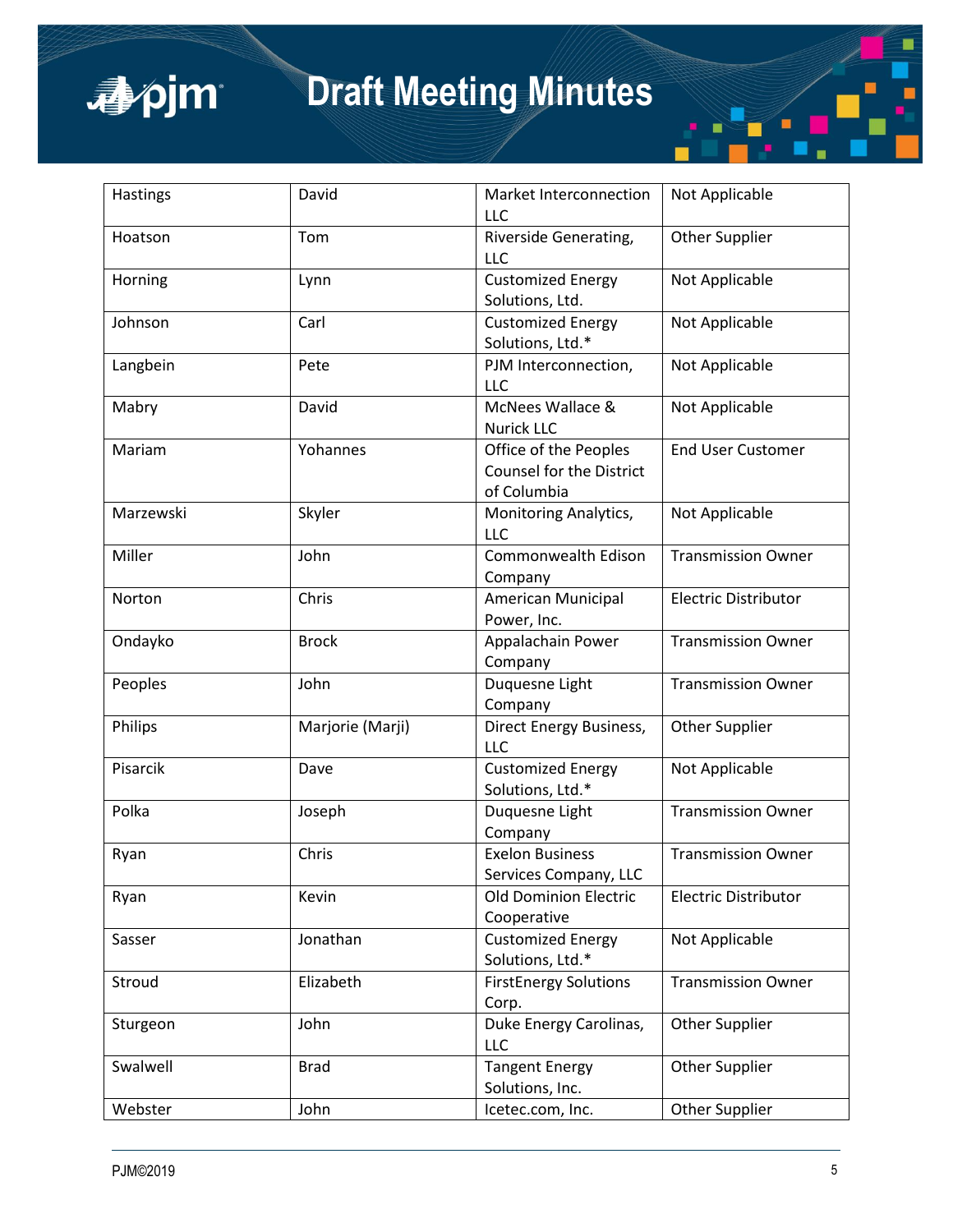

| Wehr       | Christopher | Ohio Edison Company          | <b>Transmission Owner</b> |
|------------|-------------|------------------------------|---------------------------|
| Werntges   | Bernadette  | <b>CPower Energy</b>         | Not Applicable            |
|            |             | Management                   |                           |
| Wilmoth    | Emily       | <b>Dominion Virginia</b>     | Not Applicable            |
|            |             | Power                        |                           |
| Wilson     | <b>Bram</b> | Diamond State                | <b>Generation Owner</b>   |
|            |             | <b>Generation Partners,</b>  |                           |
|            |             | <b>LLC</b>                   |                           |
| Xenopoulos | Damon       | Brickfield, Burchette,       | Not Applicable            |
|            |             | Ritts & Stone, P.C.          |                           |
| Zuschak    | Joseph      | <b>FirstEnergy Solutions</b> | <b>Transmission Owner</b> |
|            |             | Corp.                        |                           |

#### **Antitrust:**

You may not discuss any topics that violate, or that might appear to violate, the antitrust laws including but not limited to agreements between or among competitors regarding prices, bid and offer practices, availability of service, product design, terms of sale, division of markets, allocation of customers or any other activity that might unreasonably restrain competition. If any of these items are discussed the chair will re-direct the conversation. If the conversation still persists, parties will be asked to leave the meeting or the meeting will be adjourned.

#### **Code of Conduct:**

As a mandatory condition of attendance at today's meeting, attendees agree to adhere to the PJM Code of Conduct as detailed in PJM Manual M-34 section 4.5, including, but not limited to, participants' responsibilities and rules regarding the dissemination of meeting discussion and materials.

#### **Public Meetings/Media Participation:**

Unless otherwise noted, PJM stakeholder meetings are open to the public and to members of the media. Members of the media are asked to announce their attendance at all PJM stakeholder meetings at the beginning of the meeting or at the point they join a meeting already in progress. Members of the Media are reminded that speakers at PJM meetings cannot be quoted without explicit permission from the speaker. PJM Members are reminded that "detailed transcriptional meeting notes" and white board notes from "brainstorming sessions" shall not be disseminated. Stakeholders are also not allowed to create audio, video or online recordings of PJM meetings.

#### **Participant Identification in WebEx:**

When logging into the WebEx desktop client, please enter your real first and last name as well as a valid email address. Be sure to select the "call me" option. PJM support staff continuously monitors WebEx connections during stakeholder meetings. Anonymous users or those using false usernames or emails will be dropped from the teleconference.



| <b>Meeting</b> | 3. Under "Select Audio Option" select "Call Me" option from the dropdown ment |
|----------------|-------------------------------------------------------------------------------|
| Join a         | 2. Enter name (First and Last*) and corporate email                           |
|                | <b>I.</b> JUIL LIIUUILIY III IIIU YYUDLA UUJKIUD UIIUIII                      |

\*Note: Anonymous users or those using false usernames or emails will be dropped from the teleconference.